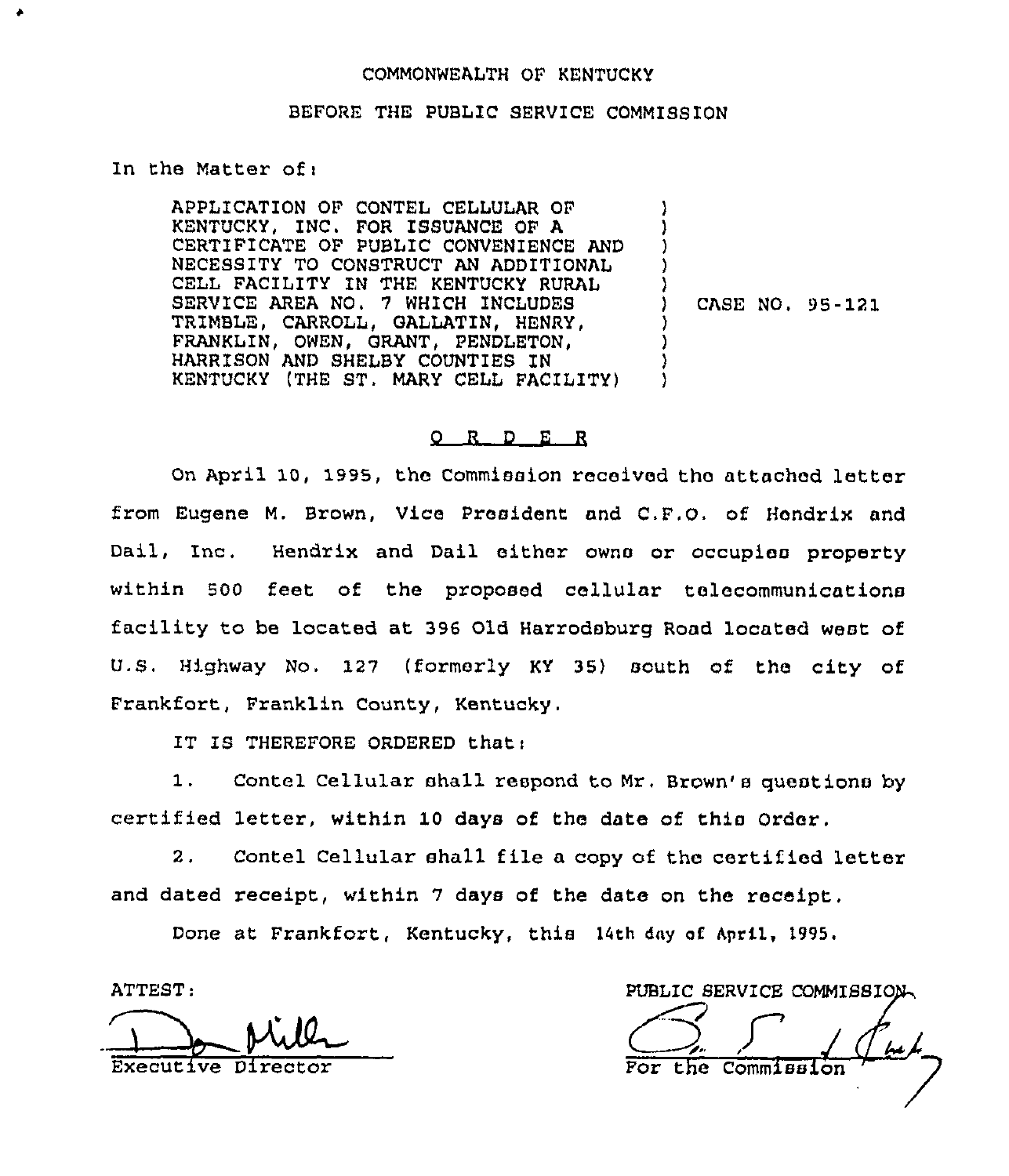



CORPORATE CEFFICE

PO. BOX 648 • 3REENVILLE, ':0 27835-0648 • PHONE B00-637-9466 • FAX (919) 758-2767

April 5, 1995

Executive Director public Service commission of Kentucky PO Box 615 Frankfort, KY 40602

APR 60 1995

**RECEIVED** 

**PUBLIC SHAVICE** COMM)88ON

Re: Public Notice-Public Service Commission of Kentucky CASE No. 95-121

Dear Mr. Director,

This letter is in response to W. Brent Rice, Atty. letter of March 24, 1995 concerning the above case.

As Vice President, and C.F.O. of Hendrix and Dail, Inc. (Tenant) and as General partner of Brown, Lemons, & McLawhorn, partnership<br>(Property Owner) I want to express our concerns about the proposed (Property Owner) I want to express our concerns about the proposed<br>260' tower which is being planned on our property line at 2150 Commercial Drive, Twilight Industrial Park, Frankfort, KY. We are concerned about any effects of a possible "electro-magnetic" field or microwaves which may be generated from this tower and their resulting dangers to our employees.

We are also concerned about the hazards in the event of a collapse of the tower. Our building would be less than thirty feet from the tower and we feel that our employees should not be exposed to these dangers.

There is also <sup>a</sup> concern, due to the types of chemicals stored here, that a release of chemicals due to a tower falling could cause a major environmental disaster.

<sup>I</sup> have discussed this with <sup>a</sup> local builder who has built several cellular towers here in North Carolina. He indicates there is <sup>a</sup> definite hazard from ice falling from the tower during the winter.<br>He indicates that the site buildings are build "Bullet Proof" for this reason. I assure you our building in not "Bullet Proof" nor are our people.

## REGIONAL OFFICES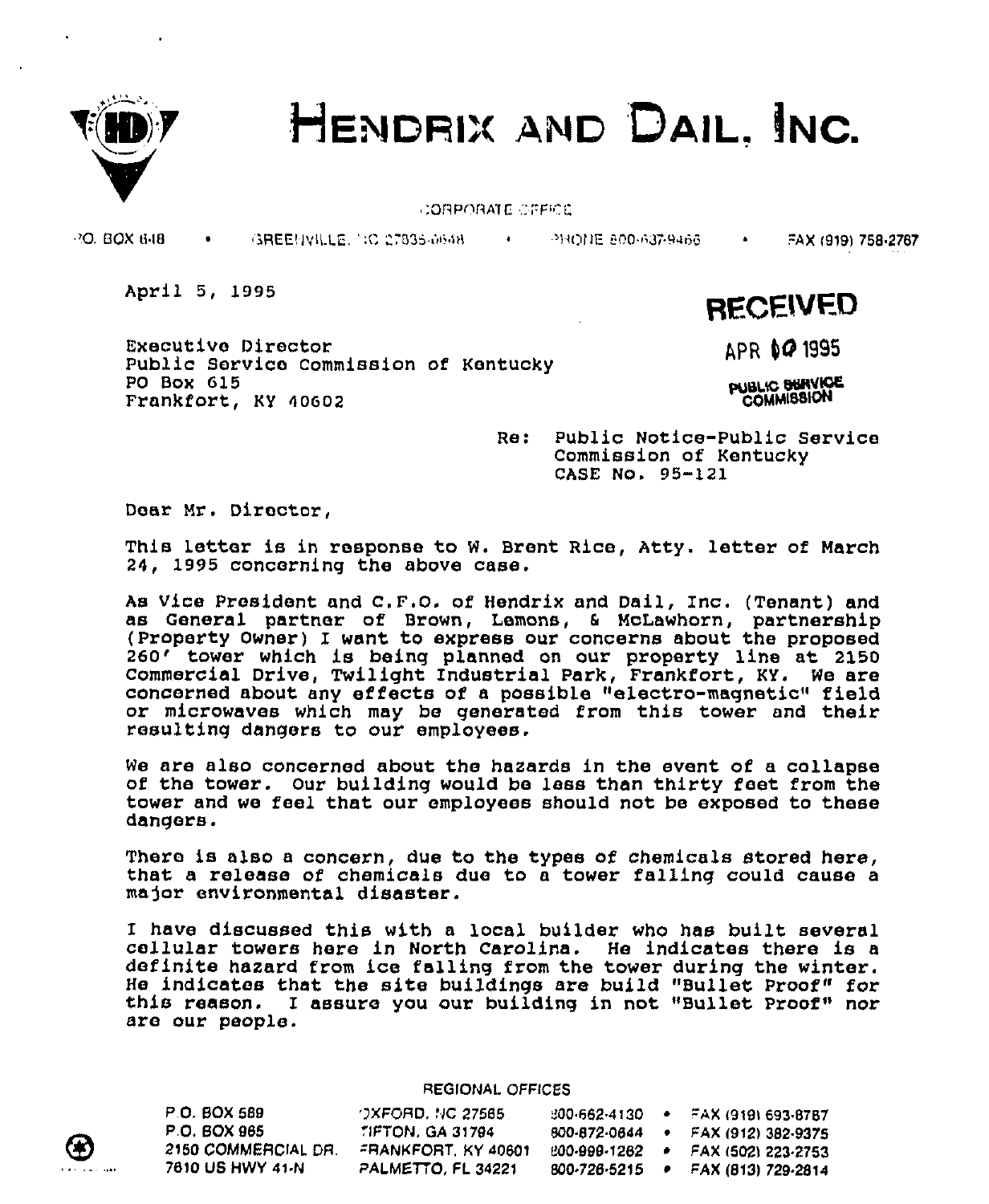Pago 2 Executive Director

since thoro seems to bo other land availablo in tho immediate area we suggest that you consider moving the towar 260' south of our property line to an aroa that would not paso <sup>a</sup> threat to us or our neighboring industries.

We look forward to your positive response.

sincerely,

 $\sim$   $\alpha$ 

mBrown

Eugene M. Brown Vice President & C.F.O.

EMB/sdb cc: KY Branch W. Brent Rico, Atty.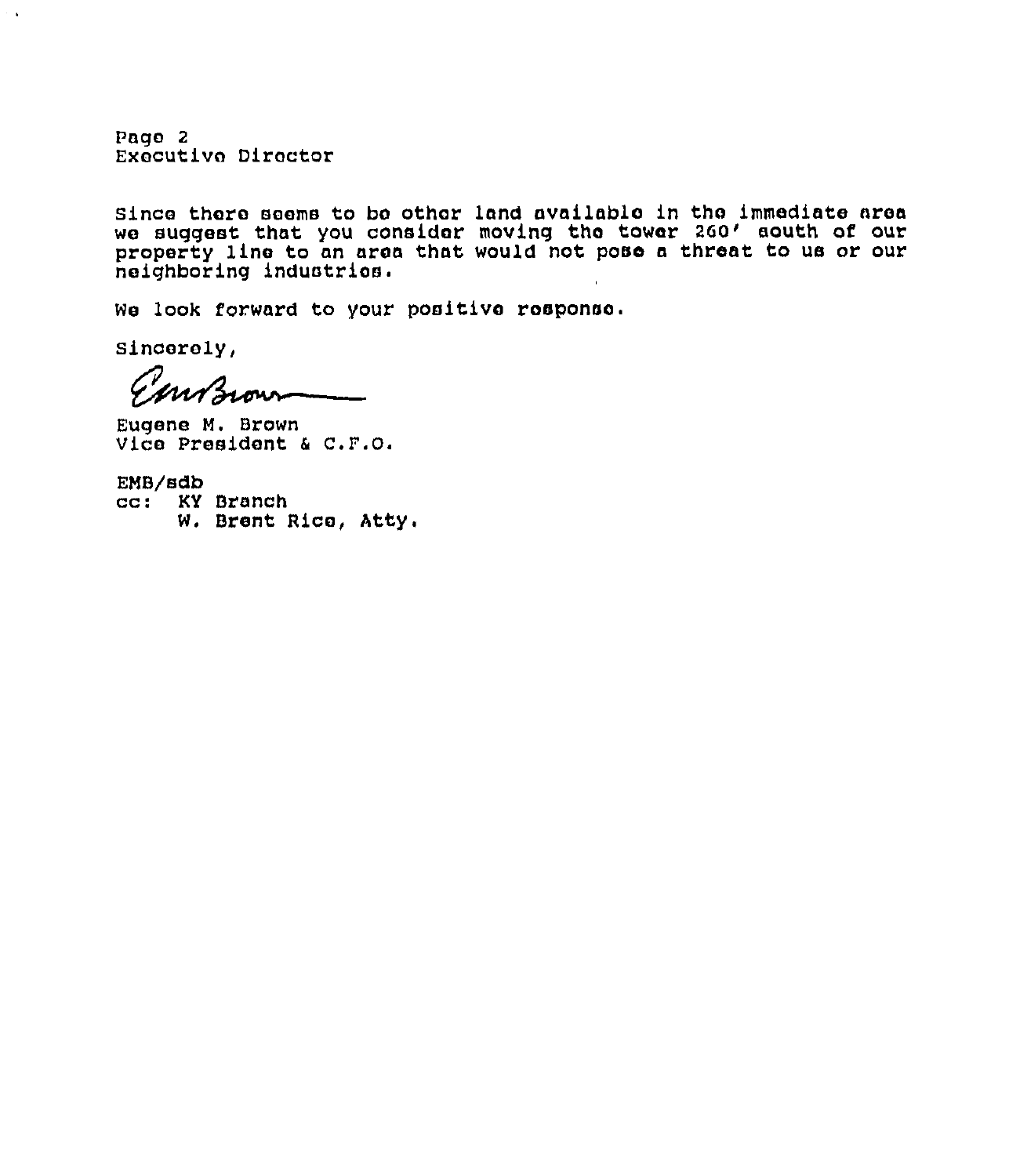# MCBRAYER, MCGINNIS, LESLIE & KIRKLAND

**O TERRY MCBRAYER LURN R. MCGINNIE** HHILLIP BRUCE LEBLIE \* WILLIAM D. RIBRIAHD **U. ATRINBON, JR** AMERIO AMATO **STOROED OREGONY \*\*** FRED K. (BO) FUGAEEL JR **WHENT L. CALDWELL A SREAT RICE** AMERIK PRAEIER, III DENNIS J. CONNIER JOHN Q. (RVIN, JR **HEGAN LAKE THOMNTON** CHRISTOPHER M. HILL LIBA ENOLIBH HORD. WILLIAM R. PALMER, JR **ARUCE W. MACDONALD."** THOMAS C. LYONS **D. BARRY STILE** CHERYL H. ANDERSON **MARY WIR ESTER** *BUBAN FUDH CHAPLIN* LUST BENTLEY III MATTHEW W. BREETE **\*ELLY RAHVIER SWARTZ** *<b>A BTEPHEN MCOINNIE* **JON A WOODALL** 

**IGS WERT BHORT STREET** BUILT 300 LEXINOTON, RENTUCKY 40807-1381 **BOS-231-8780** FACSIMILE BOS-331-CBIG **HEAL ESTATE FAX BOS-ERS-9777** 

March 24, 1995

WATEON CLAY ILBORILEERS OECAR SAMMONS 11808-15581

**MAIN & HARRISON STREETS** P.O. BOX 347 **GREENOP, NENTUCKY 41144-0347** 606-473-7303 FACEIMILE GOE-473-6003

300 STATE NATIONAL **BANK BUILDING**  $0.0081100$ FRANKFORT, KENTUCKY 40602-1100 **BOB-023-1800** FACSIMILE BOS-337-7369

**DIRECTOR OF GOVERNMENTAL RELATIONS** MIRE NELTON FRANKFORT REFICE

<sup>2</sup> ALBO ADMITTED IN OHIO 11 ALBO ADMITTED IN COLORADO

Brown, Lemons and McLawhorn P.O. Box 648 Greenville, NC 27835

#### $RE:$ Public Notice - Public Service Commission of Kentucky, Case No. 95-121

Dear Sir or Madam:

This letter is to inform you that Contel Cellular of Kentucky, Inc., which does business as Cellular One, has applied to the Public Service Commission of Kentucky for a Certificate of Public Convenience and Necessity to construct and operate a new cell facility to provide cellular radio telecommunication service. The facility will include a 235' self-supporting tower with attached antennas extending upwards for a total height of 260' above ground level and an equipment shelter to be located at 396 Old Harrodsburg Road located west of U.S. Highway No. 127 (formerly KY 35) south of the City of Frankfort, Franklin County, Kentucky. A temporary cellular radio antennae approximately 80' in height may be used at the referenced location until such time as the Public Service Commission approves or disapproves the Application submitted by Cellular One. A map showing the location of the temporary facility and the proposed new cell facility is enclosed. This notice is being sent to you because you own or use property that is located within a 500' radius of the proposed monopole.

The Commission invites your comments regarding the proposed construction. Also, the Commission wants you to be aware of your right to intervene in this matter. That right must be exercised within 20 days of the date of this letter as shown above.

Your comments and request for intervention should be addressed to: Executive Director's Office, Public Service Commission of Kentucky, Post Office Box 615, Frankfort, KY 40602. Please refer to Case No. 95-121 in your correspondence.

Sincerely.

W. Brent Rice Counsel for Contel Cellular of Kentucky, Inc.